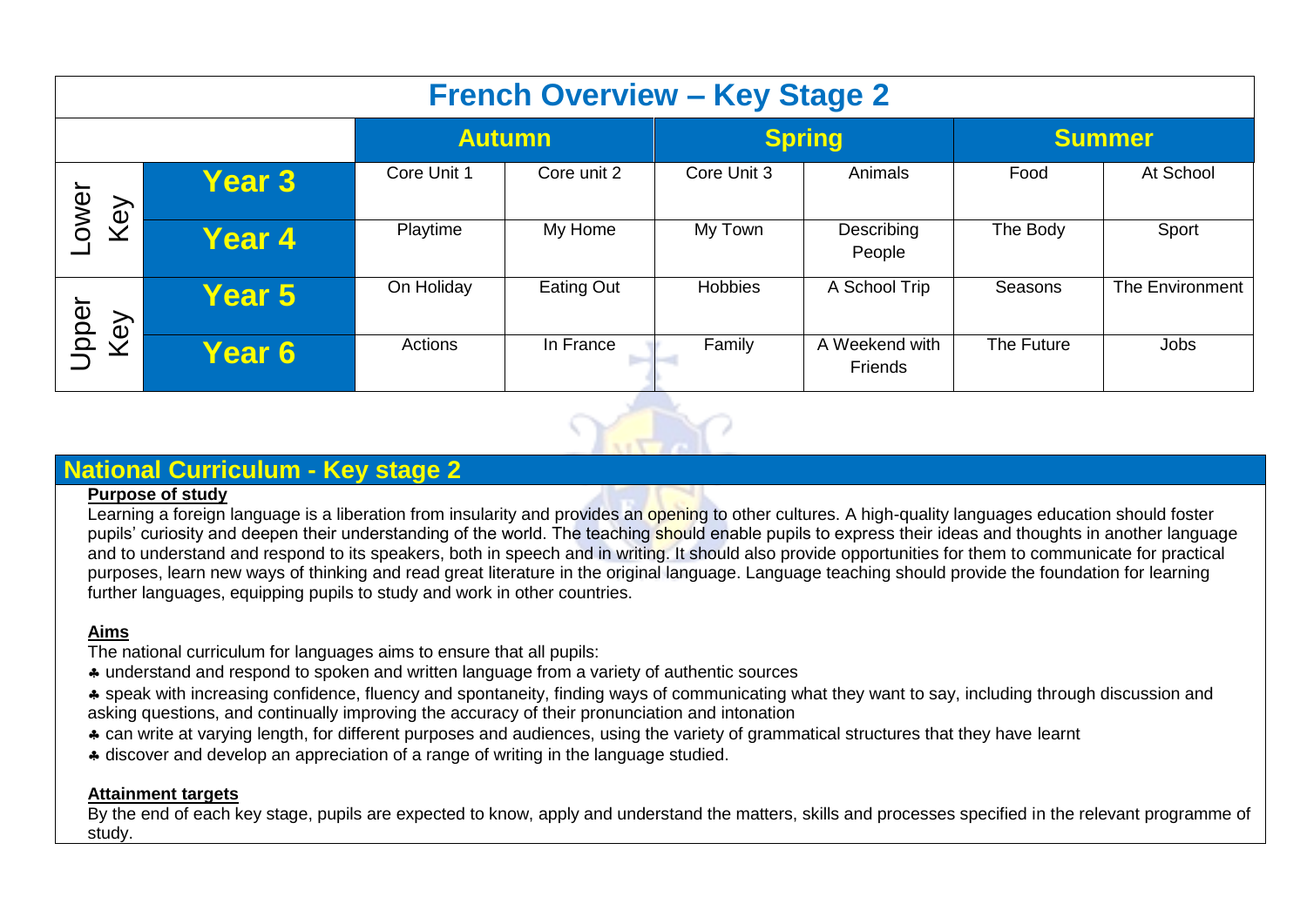Key stage 2: Foreign language Teaching may be of any modern or ancient foreign language and should focus on enabling pupils to make substantial progress in one language. The teaching should provide an appropriate balance of spoken and written language and should lay the foundations for further foreign language teaching at key stage 3. It should enable pupils to understand and communicate ideas, facts and feelings in speech and writing, focused on familiar and routine matters, using their knowledge of phonology, grammatical structures and vocabulary. The focus of study in modern languages will be on practical communication.

Pupils should be taught to:

- listen attentively to spoken language and show understanding by joining in and responding
- explore the patterns and sounds of language through songs and rhymes and link the spelling, sound and meaning of words
- engage in conversations; ask and answer questions; express opinions and respond to those of others; seek clarification and help
- speak in sentences, using familiar vocabulary, phrases and basic language structures
- develop accurate pronunciation and intonation so that others understand when they are reading aloud or using familiar words and phrases
- \* present ideas and information orally to a range of audiences
- \* read carefully and show understanding of words, phrases and simple writing
- appreciate stories, songs, poems and rhymes in the language
- \* broaden their vocabulary and develop their ability to understand new words that are introduced into familiar written material, including through using a dictionary
- \* write phrases from memory, and adapt these to create new sentences, to express ideas clearly
- \* describe people, places, things and actions orally and in writing
- \* understand basic grammar appropriate to the language being studied, including (where relevant): feminine, masculine and neuter forms and the conjugation of high-frequency verbs; key features and patterns of the language; how to apply these, for instance, to build sentences; and how these differ from or are similar to English

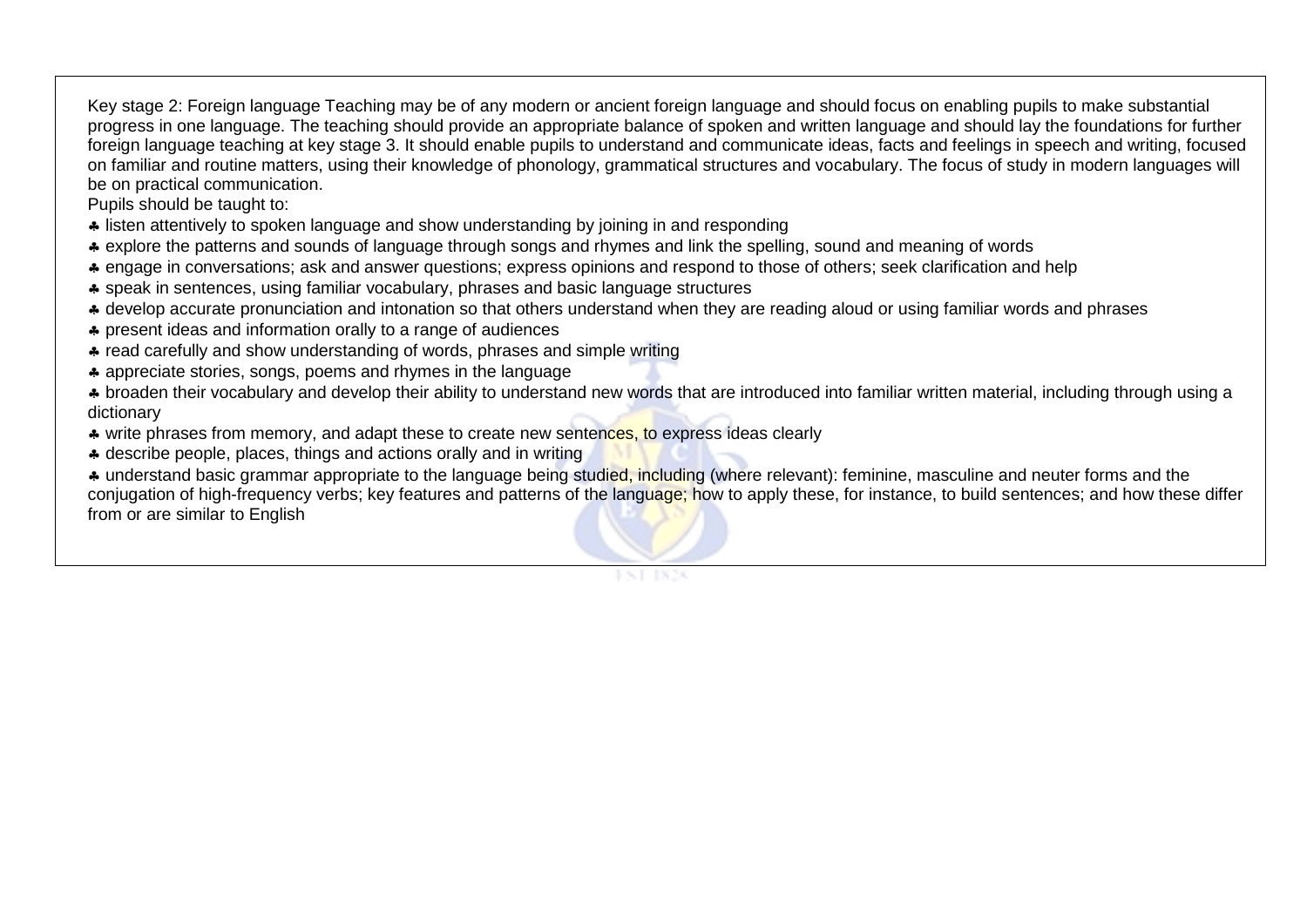|           | <b>Autumn</b>                                                                                                                                                                                                                                                 |                                                                                                                                                                                                                                                                                                      | <b>Spring</b>                                                                                                                                                                                                                                                                                                                                                                       |                                                                                                                                                                                                                                                                                                                                                              | <b>Summer</b>                                                                                                                                                                                                                                                                                                                                                                       |                                                                                                                                                                                                                                                                                                                                                                                                                                                                                                                                                                                  |
|-----------|---------------------------------------------------------------------------------------------------------------------------------------------------------------------------------------------------------------------------------------------------------------|------------------------------------------------------------------------------------------------------------------------------------------------------------------------------------------------------------------------------------------------------------------------------------------------------|-------------------------------------------------------------------------------------------------------------------------------------------------------------------------------------------------------------------------------------------------------------------------------------------------------------------------------------------------------------------------------------|--------------------------------------------------------------------------------------------------------------------------------------------------------------------------------------------------------------------------------------------------------------------------------------------------------------------------------------------------------------|-------------------------------------------------------------------------------------------------------------------------------------------------------------------------------------------------------------------------------------------------------------------------------------------------------------------------------------------------------------------------------------|----------------------------------------------------------------------------------------------------------------------------------------------------------------------------------------------------------------------------------------------------------------------------------------------------------------------------------------------------------------------------------------------------------------------------------------------------------------------------------------------------------------------------------------------------------------------------------|
|           | <b>Core Unit 2</b>                                                                                                                                                                                                                                            | <b>Core Unit 2</b>                                                                                                                                                                                                                                                                                   | <b>Core Unit 3</b>                                                                                                                                                                                                                                                                                                                                                                  | <b>Animals</b>                                                                                                                                                                                                                                                                                                                                               | Food                                                                                                                                                                                                                                                                                                                                                                                | <b>At School</b>                                                                                                                                                                                                                                                                                                                                                                                                                                                                                                                                                                 |
| Year<br>3 | Recognise some basic<br>French greetings.<br>Recognise the numbers<br>$1 - 10.$<br>Respond to some<br>simple classroom<br>instructions.<br>Respond to some<br>simple questions when<br>prompted with visual<br>cues.<br>Recognise basic family<br>vocabulary. | Recognise the days of<br>the week when spoken<br>in sequence.<br>Understand most of the<br>colours.<br>Understand numbers up<br>to 20.<br>Respond to questions<br>about likes and dislikes<br>with a single word.<br>Recognise negative<br>responses to a question<br>when given a visual<br>prompt. | Sing along and do the<br>actions to a French<br>song, with a visual aid.<br>Recognise most of the<br>French body parts when<br>they're spoken.<br>Read the numbers 11-<br>20 with some<br>assistance.<br>Accurately say the name<br>of the month of their<br>birthday when given a<br>visual prompt.<br>Understand the<br>difference between<br>singular and plural.<br>FS T<br>-18 | Be able to respond to<br>questions when given a<br>spoken model to copy.<br>Repeat a simple phrase to<br>say that they don't<br>understand something.<br>Hear a simple sentence<br>and then repeat it orally.<br>Copy down a short,<br>simple sentence.<br>Read a short rhyme with<br>help.<br>Recognise some basic<br>French adjectives such as<br>colours. | Give a spoken<br>response to a simple<br>written question using<br>a single word answer.<br>Pronounce some<br>common letter strings<br>correctly.<br>Give an opinion in<br>French with a visual<br>prompt.<br>Repeat a couple of<br>sentences, including<br>talking about what<br>they would like, using<br>the first person.<br>Copy the main<br>vocabulary with some<br>mistakes. | Be able to respond to<br>questions using one-<br>word answers or<br>gestures.<br>Use numbers in a<br>sentence to tell the time<br>with some support.<br>Repeat basic questions.<br>Pronounce vocabulary,<br>including articles,<br>correctly with some<br>support and visual aid.<br>Copy down singular<br>nouns with their article.<br>Pronounce some<br>French sounds correctly.<br>Follow a story as it is<br>read, with visual<br>prompts.<br>Identify a sound in a<br>song with some help.<br>Understand that plural<br>nouns have a different<br>article to singular nouns |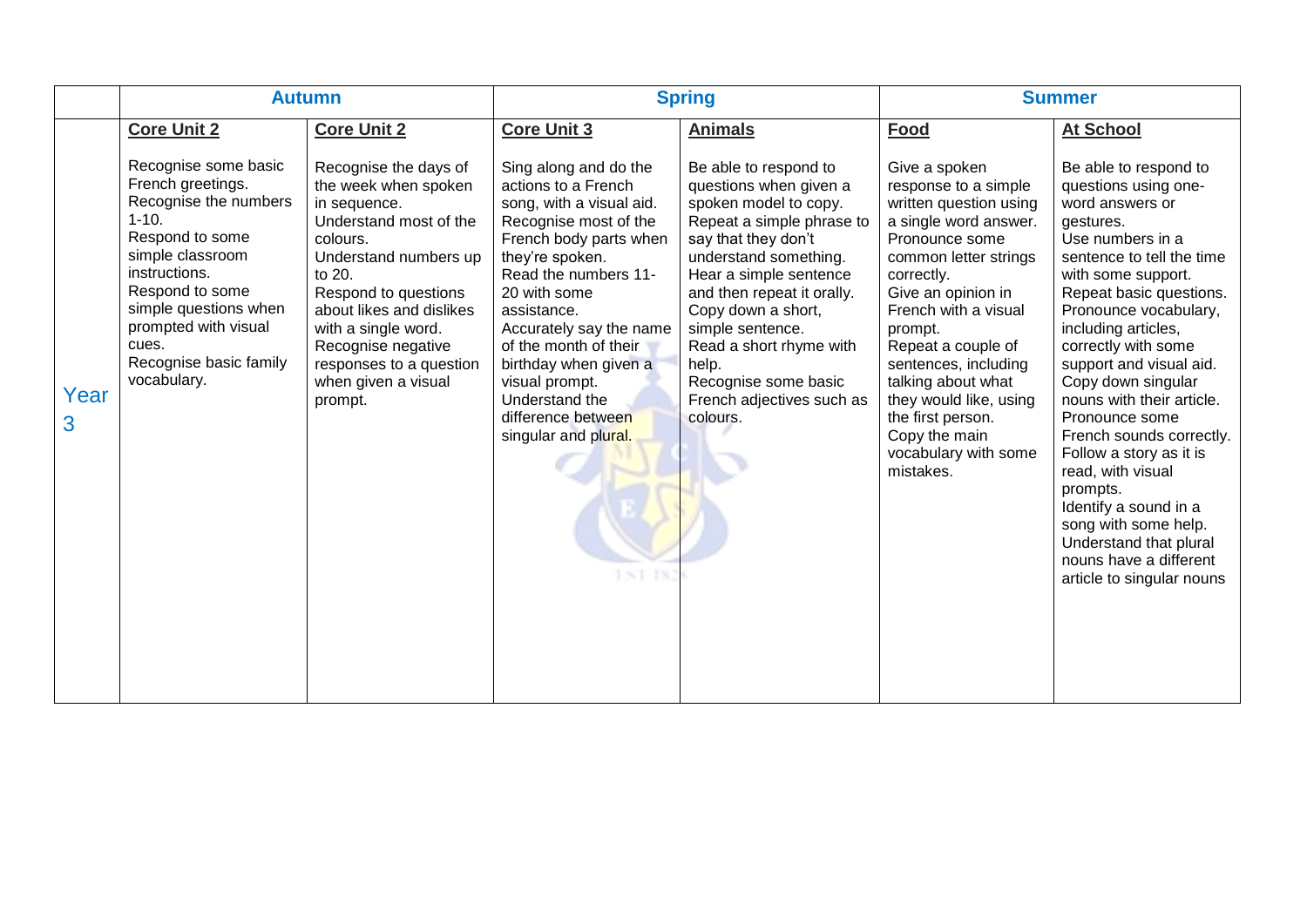|           | <b>Autumn</b>                                                                                                                                                                                                                                                                                                                                                                                                                                                                           |                                                                                                                                                                                                                                                                                                                                                                                                                                                                                                    | <b>Spring</b>                                                                                                                                                                                                                                                                                                                                                                       |                                                                                                                                                                                                                                                                                                           | <b>Summer</b>                                                                                                                                                                                                                                                                                                                                                                                                    |                                                                                                                                                                                                                                                                                                                                                                   |
|-----------|-----------------------------------------------------------------------------------------------------------------------------------------------------------------------------------------------------------------------------------------------------------------------------------------------------------------------------------------------------------------------------------------------------------------------------------------------------------------------------------------|----------------------------------------------------------------------------------------------------------------------------------------------------------------------------------------------------------------------------------------------------------------------------------------------------------------------------------------------------------------------------------------------------------------------------------------------------------------------------------------------------|-------------------------------------------------------------------------------------------------------------------------------------------------------------------------------------------------------------------------------------------------------------------------------------------------------------------------------------------------------------------------------------|-----------------------------------------------------------------------------------------------------------------------------------------------------------------------------------------------------------------------------------------------------------------------------------------------------------|------------------------------------------------------------------------------------------------------------------------------------------------------------------------------------------------------------------------------------------------------------------------------------------------------------------------------------------------------------------------------------------------------------------|-------------------------------------------------------------------------------------------------------------------------------------------------------------------------------------------------------------------------------------------------------------------------------------------------------------------------------------------------------------------|
|           | <b>Playtime</b>                                                                                                                                                                                                                                                                                                                                                                                                                                                                         | <b>My Home</b>                                                                                                                                                                                                                                                                                                                                                                                                                                                                                     | <b>My Town</b>                                                                                                                                                                                                                                                                                                                                                                      | <b>Describing People</b>                                                                                                                                                                                                                                                                                  | <b>The Body</b>                                                                                                                                                                                                                                                                                                                                                                                                  | <b>Sport</b>                                                                                                                                                                                                                                                                                                                                                      |
| Year<br>4 | Recognise a familiar<br>word in a spoken<br>sentence, given a visual<br>prompt.<br>Repeat and copy down<br>a few short sentences<br>about themselves.<br>Play a simple French<br>playground game, when<br>given visual or spoken<br>prompts.<br>Repeat part of a simple<br>French song.<br>Spell basic French<br>words with some help.<br>Express an opinion with<br>a simple phrase, given<br>some assistance.<br>Follow some of a written<br>text when listening to it<br>read aloud. | Recognise a familiar<br>sound when it is heard<br>in a song.<br>Identify one or two key<br>words from the story<br>with support.<br>Copy out or repeat<br>sentences which use<br>numbers in simple<br>descriptions.<br>Be able to repeat aloud<br>full sentences about<br>their homes and daily<br>routines.<br>Write a word in French<br>to respond to a spoken<br>question.<br>Recognise sentences<br>where the word order is<br>different to English.<br>Identify an article with<br>some help. | Understand simple<br>directions when<br>prompted with images or<br>gestures.<br>Say and write<br>something about where<br>they live, with help.<br>Understand simple<br>prices when given visual<br>prompts.<br>Read along with a story<br>as it is read out in class.<br>Play French word<br>games, including<br>forming simple<br>sentences with verbal<br>prompts.<br>-53<br>-18 | Be able to recognise<br>subject pronouns, given<br>some visual prompts.<br>Repeat sentences using<br>some common verbs.<br>Describe others using<br>short phrases when given<br>visual aids.<br>Copy down plural nouns<br>with the correct articles.<br>Summarise in English a<br>character from a story. | Be able to recognise<br>articles and<br>understand that they<br>signify the gender of a<br>noun.<br>Pronounce articles<br>clearly when speaking<br>and spell them<br>correctly when writing.<br>Read a French rhyme<br>with some help with<br>unfamiliar vocabulary.<br>Repeat sentences that<br>use adjectives to<br>describe things.<br>Pick out some subject<br>pronouns when<br>reading, with<br>assistance. | Identify an article in a<br>spoken sentence, with<br>some support.<br>Give words or phrases<br>to say which sports they<br>like.<br>Use a bilingual<br>dictionary with guidance<br>to look up words.<br>Follow a model with<br>some assistance to write<br>sentences in the first<br>person.<br>Recognise some<br>sentences which have a<br>different word order. |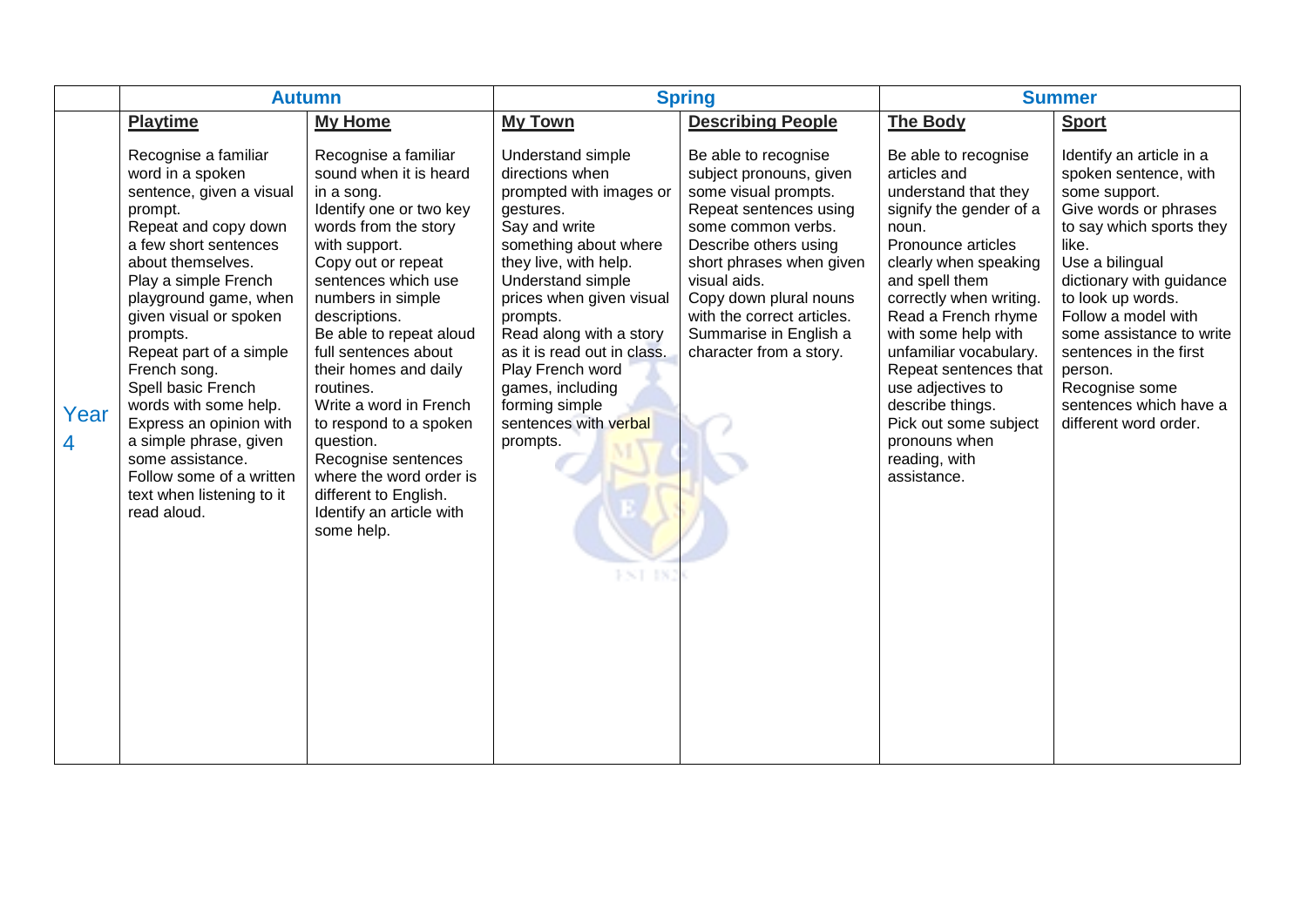|           | <b>Autumn</b>                                                                                                                                                                                                                                                                                                                                                           |                                                                                                                                                                                                                                                                                                                                                                                                                                                                                 | <b>Spring</b>                                                                                                                                                                                                                                                                                                                                                                                                                                                                                                                                          |                                                                                                                                                                                                                                                                                                                                                                                                                                                                                                                                  | <b>Summer</b>                                                                                                                                                                                                                                                                                                                                                                                                                                                                                           |                                                                                                                                                                                                                                                                                                                                                                                                                                                                      |
|-----------|-------------------------------------------------------------------------------------------------------------------------------------------------------------------------------------------------------------------------------------------------------------------------------------------------------------------------------------------------------------------------|---------------------------------------------------------------------------------------------------------------------------------------------------------------------------------------------------------------------------------------------------------------------------------------------------------------------------------------------------------------------------------------------------------------------------------------------------------------------------------|--------------------------------------------------------------------------------------------------------------------------------------------------------------------------------------------------------------------------------------------------------------------------------------------------------------------------------------------------------------------------------------------------------------------------------------------------------------------------------------------------------------------------------------------------------|----------------------------------------------------------------------------------------------------------------------------------------------------------------------------------------------------------------------------------------------------------------------------------------------------------------------------------------------------------------------------------------------------------------------------------------------------------------------------------------------------------------------------------|---------------------------------------------------------------------------------------------------------------------------------------------------------------------------------------------------------------------------------------------------------------------------------------------------------------------------------------------------------------------------------------------------------------------------------------------------------------------------------------------------------|----------------------------------------------------------------------------------------------------------------------------------------------------------------------------------------------------------------------------------------------------------------------------------------------------------------------------------------------------------------------------------------------------------------------------------------------------------------------|
|           | On Holiday                                                                                                                                                                                                                                                                                                                                                              | <b>Eating Out</b>                                                                                                                                                                                                                                                                                                                                                                                                                                                               | <b>Hobbies</b>                                                                                                                                                                                                                                                                                                                                                                                                                                                                                                                                         | <b>A School Trip</b>                                                                                                                                                                                                                                                                                                                                                                                                                                                                                                             | <b>Seasons</b>                                                                                                                                                                                                                                                                                                                                                                                                                                                                                          | <b>The Environment</b>                                                                                                                                                                                                                                                                                                                                                                                                                                               |
| Year<br>5 | Recognise some basic<br>holiday vocabulary.<br>Understand some<br>sentences about<br>animals at the zoo.<br>Be able to prepare and<br>deliver a short talk about<br>a holiday, copying<br>sentences from the unit<br>that differ from the<br>English sentence<br>structure.<br>Be able to translate<br>French words using a<br>bilingual dictionary with<br>assistance. | Understand, with help,<br>the main points in the<br>spoken and written<br>versions of the story,<br>and some unfamiliar<br>vocabulary.<br>Recognise subject<br>pronouns, and begin<br>using "il" and "elle" to<br>form a few sentences<br>about what someone is<br>having to eat/drink, with<br>help.<br>Take part in a simple<br>role-play using prompts.<br>Know that formal<br>language, e.g. the "vous"<br>form, is used for talking<br>to customers in<br>restaurants etc. | Be able to express likes<br>and dislikes using visual<br>prompts, and<br>understand that "tu" is<br>often used to form a<br>question.<br>Read the unit's story<br>aloud and recognise<br>some French words and<br>phrases in the written<br>text when prompted.<br>Be able to talk about<br>what they do and like<br>doing, giving simple<br>opinions with help.<br>Recognise the<br>difference between<br>"le"/"la" and "un"/"une <mark>" in</mark><br>the context of the unit.<br>Understand that some<br>nouns have irregular<br>plurals in French. | Recognise and<br>understand the<br>difference between<br>" <i>mon</i> ", " <i>ma</i> " and " <i>mes</i> " in<br>the French story text.<br>Identify sentences that<br>use different structures<br>in French, e.g.<br>identifying negative<br>sentences in relation to<br>positive sentences.<br>Recognise the future<br>tense when prompted.<br>Form basic opinions<br>about what they like to<br>do in the context of<br>school trips.<br>Join in with familiar<br>Frenchsongs,<br>pronouncing the majority<br>of words clearly. | Recognise that the<br>pronoun "on" is often<br>used in sentences<br>relating to the date.<br>Respond to questions<br>using simple opinions<br>with help.<br><b>Understand French</b><br>instructions to make a<br>Chinese lantern with<br>reference to English<br>instructions and some<br>help.<br>Recognise and write<br>some adjectives after<br>nouns with help.<br>Recognise that many<br>adjectives go after the<br>noun in French and<br>therefore differ from<br>English sentence<br>structure. | Recognise and use<br>some articles when<br>prompted.<br>Recognise that the third<br>person singular form of<br>the present tense is<br>used to describe what<br>an animal eats.<br>Prepare and present a<br>short weather report,<br>using sentences<br>provided that differ from<br>English sentence<br>structures.<br>Write some regular<br>plurals when provided<br>with the singular noun,<br>and recognise that some<br>plurals are irregular<br>when prompted. |